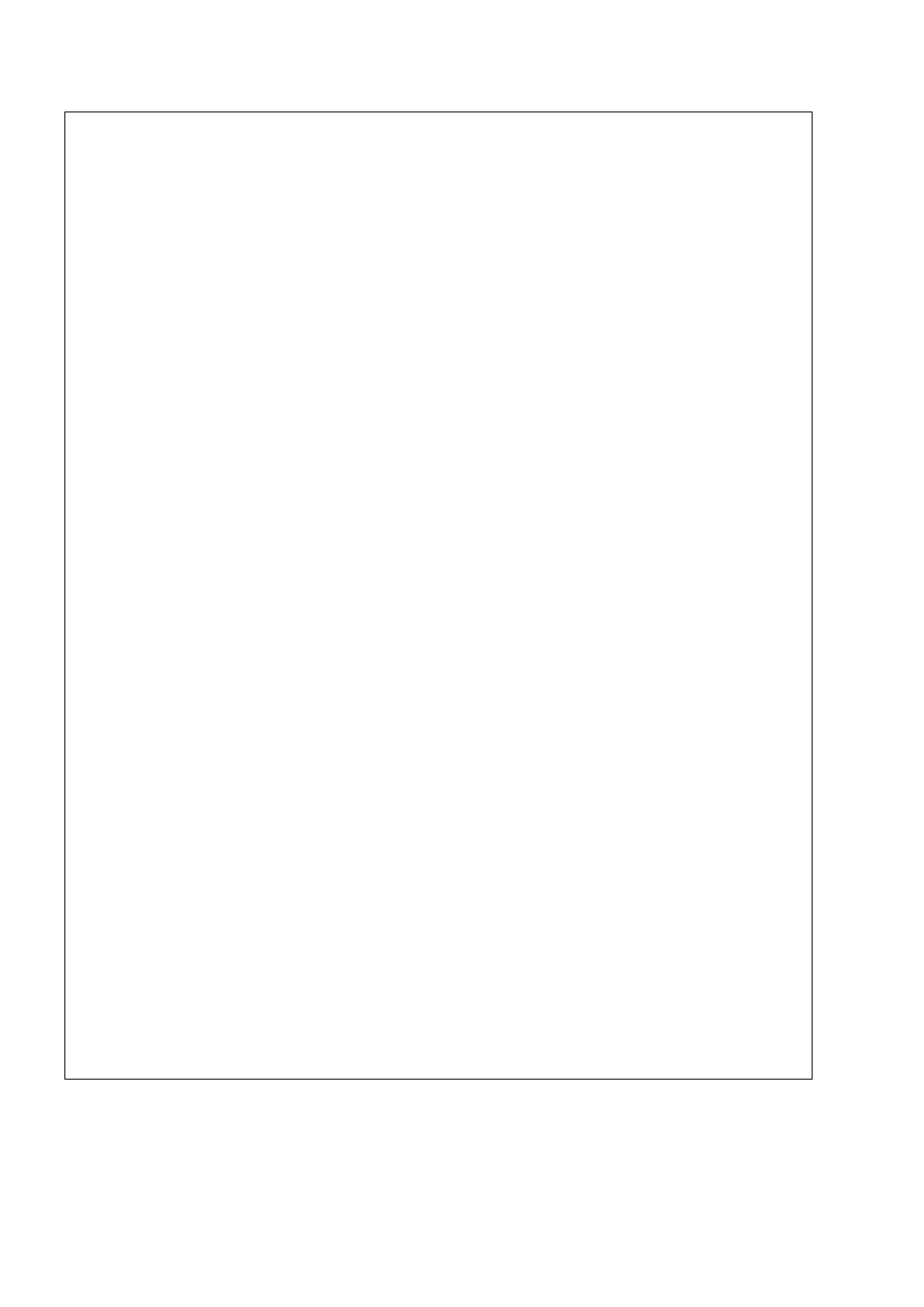### **5. Professional Qualifications and Membership**

#### Please list your qualifications (including coaching qualifications gained)

| Qualifications gained/Course attended | Date awarded |  |
|---------------------------------------|--------------|--|
|                                       |              |  |
|                                       |              |  |
|                                       |              |  |
|                                       |              |  |
|                                       |              |  |
|                                       |              |  |

#### Please give details of any professional body/ associations to which you belong

#### **6. Education**

Please give details of education and training taken, which you consider to be relevant to this post

| From | To | Details (Name of educational establishment and results) |  |  |
|------|----|---------------------------------------------------------|--|--|
|      |    |                                                         |  |  |
|      |    |                                                         |  |  |
|      |    |                                                         |  |  |
|      |    |                                                         |  |  |
|      |    |                                                         |  |  |

*If you are successful you will be required to provide relevant evidence of the above details prior to your appointment.*

**7. Summary of employment history starting with the current or most recent role**

Please give details of all employment, starting with your present job and working back. Give the name and address of the employer, the dates that you have worked for them, the type of work, the position held, the salary and your reason for leaving or wanting to leave. Use a continuation sheet if necessary.

| From - | Paid or   | Job Title, Name of Company/Organisation and | Reason for leaving and |
|--------|-----------|---------------------------------------------|------------------------|
| To     | Voluntary | Summary of Duties                           | Final Salary:          |
|        |           |                                             |                        |
|        |           |                                             |                        |
|        |           |                                             |                        |
|        |           |                                             |                        |
|        |           |                                             |                        |
|        |           |                                             |                        |
|        |           |                                             |                        |